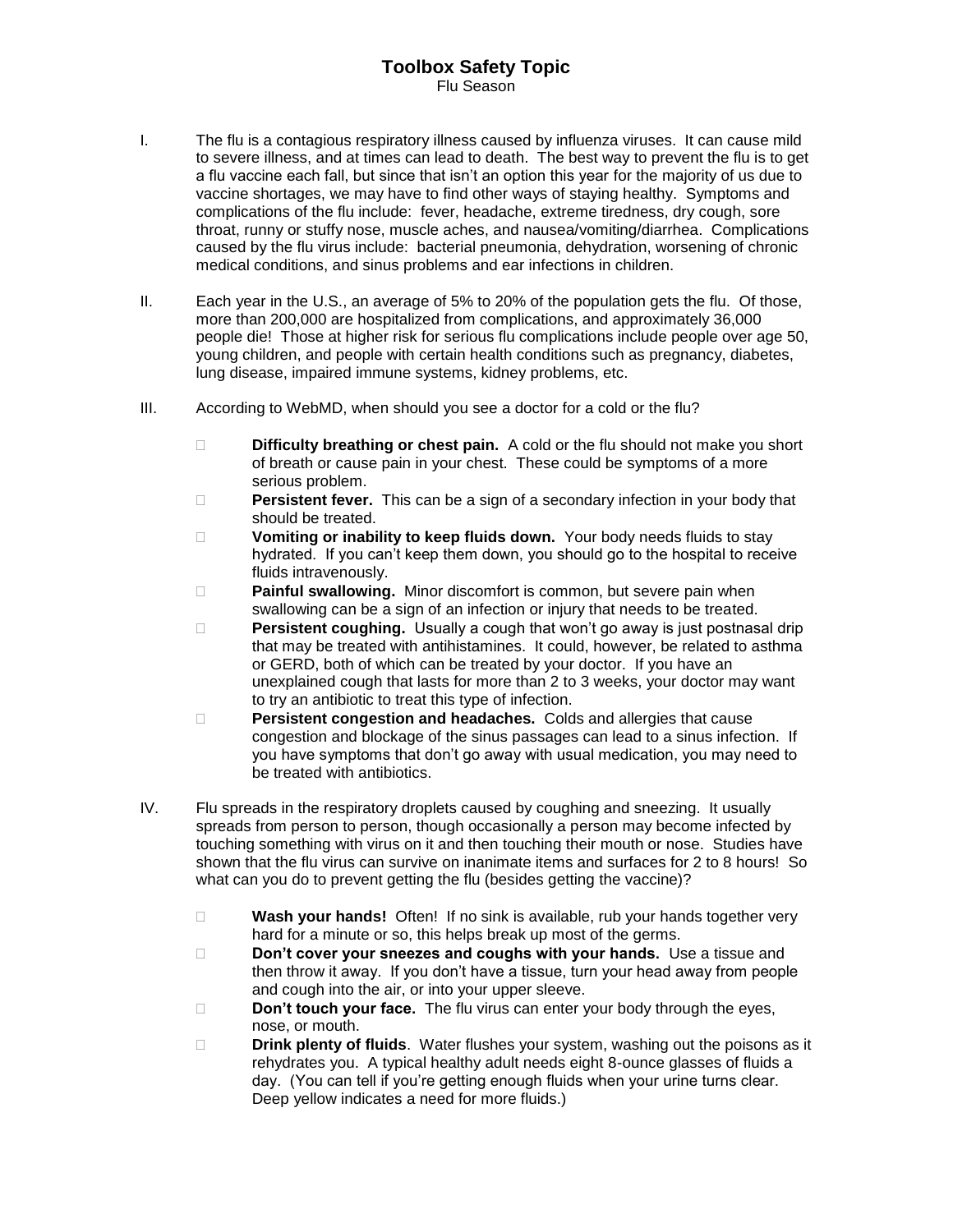## **Toolbox Safety Topic**

Flu Season

- **Take a sauna (or a hot shower).** A German study found that people who steamed twice a week got half as many colds as those who didn't. It is believe that the hot air inhaled is actually to hot for cold and flu viruses to survive.
- □ **Get fresh air.** In cold weather, heating systems dry you out and make your body more vulnerable to cold and flu viruses. Also, when it's cold and people stay indoors, more germs are circulating in dry, crowded rooms.
- **Do aerobic exercise regularly**. Aerobic exercise speeds up the heart to pump larger quantities of blood; makes you breath faster; and makes you sweat. This helps increase the body's natural virus-killing cells.
- **Eat foods containing phytochemicals.** "Phyto" means plants. The natural chemicals in plants gives the vitamins in food a supercharged boost. Eat dark, green, red, and yellow fruits and vegetables.
- **Eat yogurt**. Some studies have shown that eating a daily cup of low-fat yogurt can reduce your susceptibility to colds by 25 percent.
- **Don't smoke**. Statistics show that heavy smokers get more severe colds and more frequent ones. Even being around smoke profoundly zaps the immune system. Smoke dries out your nasal passages and paralyzes cilia (the delicate hairs that line the mucous membranes in your nose and lungs). Cilia way back and forth to sweep cold and flu viruses out of the nasal passages.
- **Cut alcohol consumption.** Heavy alcohol use destroys the liver, the body's primary filtering system, which means that germs of all kinds won't leave your body as fast, making you more prone to initial infections as well as secondary complications. Alcohol also dehydrates the body.
- **Relax.** There's evidence that when you relax, interleukins in the immune system increase in the bloodstream, helping to fight against cold and flu viruses. You should relax about 30 minutes a day and it can be learned. Keep in mind that people who try to relax, but are in fact bored, are not reaping the benefits!
- V. Healthy people typically recover from the flu in 7 to 10 days, with the worst symptoms lasting 3 to 4 days. If you get the flu anyway, what can you do to recover as fast as possible?
	- □ **Stay home when you are sick!** Help prevent others from catching your illness. **Get extra rest.**
	- **Drink plenty of fluids to replace those lost from fever.** Hot liquids relieve nasal congestion, prevent dehydration, and soothe the inflamed membranes in the nose and throat. Try hot tea with lemon and soup. Cool liquids, such as water or fruit juice help replace lost fluids and prevent dehydration.
	- Apply **petroleum jelly** around the nose and lips if the skin gets sore from repeated rubbing with tissues.
	- **Medications** can be taken to relieve the symptoms of flu, but they don't cure. Keep in mind that many of the symptoms you want to treat are actually part of the natural healing process! Fever is your body's way of trying to kill viruses in a hotter-than-normal environment. Coughing clears your breathing passages of thick mucus that can carry germs to the rest of your body. Children should be under a doctor's care, especially when medications are involved.
	- **Gargle** four times a day to moisten a sore throat and bring temporary relief.
	- **Hot or cold packs** can be placed around congested sinuses to provide relief.
	- **Sleep with an extra pillow under your head.** This will help relieve congested nasal passages.

**Good luck this flu season and try some of these preventative techniques to stay healthy!**